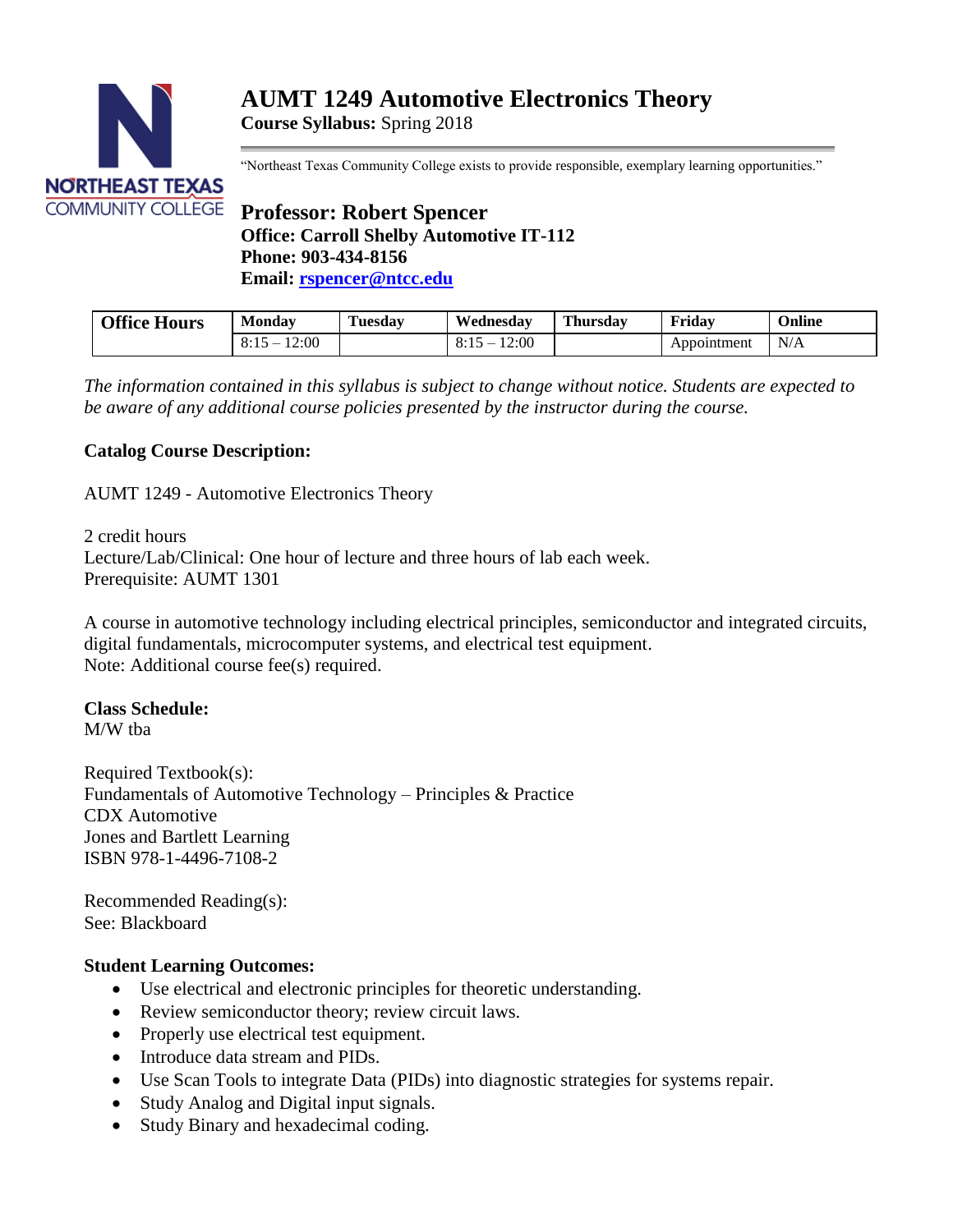- Study, locate and explain SIR, ABS, Electronic Steering and Cruise Control systems.
- Study, locate and explain Body Control Systems components and operations.

### **Exemplary Educational Objectives:** N/A

#### **SCANS Skills:**

6.1, 6.2, 6.3, 6.4, 6.5, 6.6, 7.1, 7.2, 7.3, 7.4, 7.5, 7.6, 8.1, 8.2, 8.3, 8.4

### **Evaluation/Grading Policy:**

Grading will be represented by a Grade Value Points System. 400 points is the target goal for the course and would be equal to a 100% or an "A" grade. The course calendar will display point's assignments.

100 points - CDX web based instruction as assigned by the Instructor or published class calendar, CDX quizzes and subject matter tests/quizzes - must be completed by completion dates and to instructional satisfaction. Assignments may close 10 pm Sunday evening following the assignment. Re-opening is only allowed when a student emergency or sickness existed.

100 points – (1) Shop (Skills) Grade includes hands-on work with Lab Sheets, work on training devices such as Atech. Lab validation exercises and skill testing exercises included, assigned at the will of the instructor. All labsheets/tasksheets ust be completed timely and to instructional satisfaction. (2) Theory (Knowledge) Primary objectives reading and studying Textbook and eBook. As per calendar dates, chapter questions and answers are to be entered into a Student Notebook. Work will be verified/graded by Student Notebook checks. Lecture (PPT) note taking is required as a component of a Student notebook. Lecture and PPT notes will also be verified/graded at instruction digression. 100 points – Tardy and Absenteeism will be primary point subtracts. Employability assessment grading will play a lesser but non the lees important assessment. Essential Elements, attendance, ethics and NTCC/CSAP policies adherence are required of Students. Absences may deduct 2.5 points per hour of class until 10% absenteeism occurs. At that time 10 points per class may be deducted or possible failure at the discretion of the instructor. Tardies for any class during the day are a deduct of 2.5 points. Unauthorized Cell phone use during class will be a deduct of 5 points. Ethics violations including (but not limited to) cheating, disrespect, display of anger, foul language, careless or wreck less behaviors or actions may deduct of up to 20 points per incident. Safety violations (depending on severity) may deduct points.

100 points – The average of course exams and tests other than CDX are included.

The Essential Elements of this AUMT class are as follows:

- $\Box$ On Time Physically/Mentally
- $\Box$ Assignments Completed On Time
- $\Box$ Exhibit Safety
- $\Box$ Exhibit Positive Attitude
- Display Self-Responsibility  $\Box$
- $\Box$ Display of Positive Ethics
- $\Box$ Other specific assignment (such as a research paper/report) as the instructor may assign.

Standard Grades:

- A= Superior (90-100)
- B= Above Average (80-89)
- $C=$  Average (70-79)
- D= Below Average (60-69) (May not be suitable for advancement)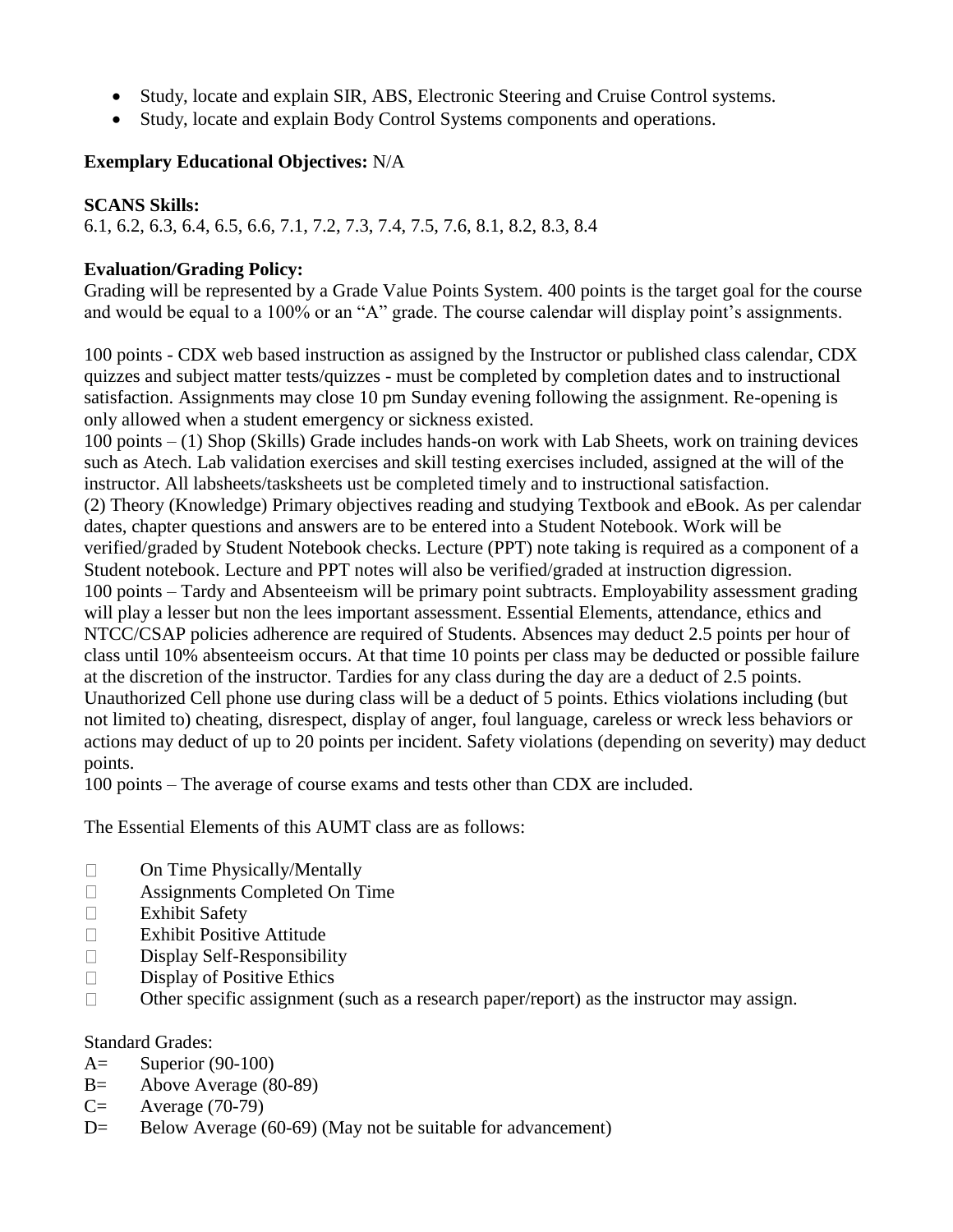450 to 500 points  $= A$ 400 to 449 points  $=$  B 350 to 399 points  $= C$ 300 to 349 points  $= D$ Under 299 points is Failing.

Note: A "C" or better is required in your declared major.

Note: A Work Ethics standard is based on the characteristics listed below under Professionalism. The instructor may grade on a weekly or daily basis depending on their preference. If you are absent you will receive a zero for the day for all daily criteria. 3 tardies of less than 14 minutes can equal an absence. To exceed 10% total course time with absenteeism may result in course failure and dismissal at the discretion of the Instructor and the Program Director.

Note: The following are several examples of objectives that may be used to satisfy demonstration of positive attitudes. Cross-over may occur within this criteria.

- Use safe work habits
- Demonstrate positive personal habits including personal hygiene
- Display good judgment
- Demonstrate productivity
- Demonstrate quality work
- Prepared for class
- Manage time

Note: The following attitudes can result in a zero for the day.

- Not properly dressed.
- No safety glasses.
- Sleeping during class or lab.
- Using cell phones/texting during class or lab.
- Dis-agreeable behavior

Lectures & Discussions, Tests/Exams and Assignments:

Students are expected to take hand written notes (e-notes allowed) during lecture and instructor lead demonstrations. Students will be advised ahead of time when notes are allowed for use during quizzes or tests.

- Not properly dressed.
- **No safety glasses.**
- **Sleeping during class or lab.**
- **Using cell phones/texting during class or lab.**
- **Dis-agreeable behavior**

### **Lectures & Discussions, Tests/Exams and Assignments:**

Students are expected to take hand written notes (e-notes allowed) during lecture and instructor lead demonstrations. Students will be advised ahead of time when notes are allowed for use during quizzes or tests.

### **Other Course Requirements:**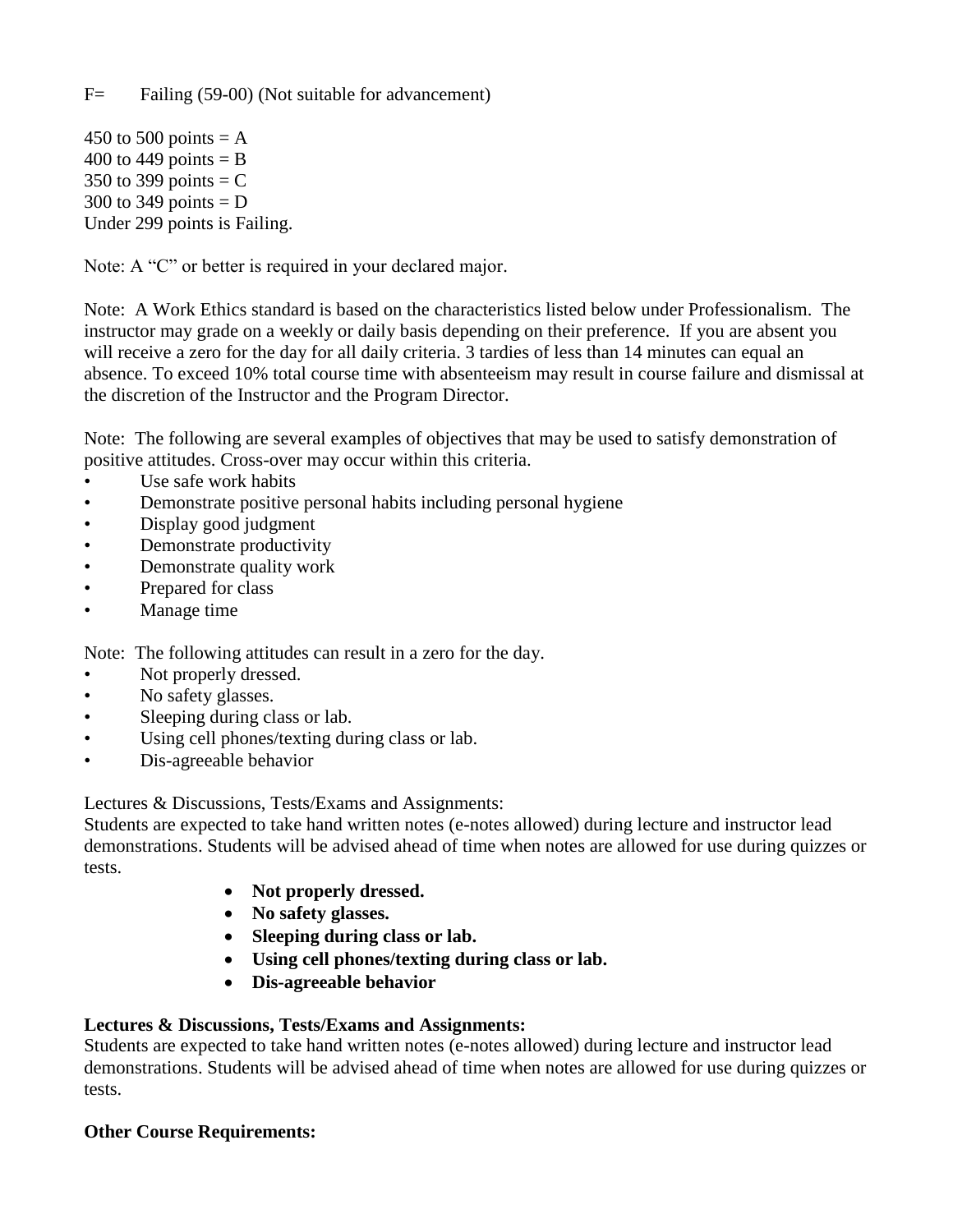To be announced the first week of class.

#### **Student Responsibilities/Expectations:**

Attend class on time with required books, pen, notebook, laptop or tools as may be appropriate. Additional requirements to be announced by instructor.

### *Attendance Policy*

Regular and punctual attendance at all scheduled classes is expected. Attendance is necessary for successful completion of course work. If you are absent, you are responsible for initiating procedures for make-up work. All course work missed, regardless of cause, is to be completed to the satisfaction of the instructor. Please see the schedule of classes for the last day to withdraw. Religious Holy Days: please refer to the current Northeast Texas Community College Student Handbook

The Carroll Shelby Automotive Program has 90% required attendance policy for all courses! After exceeding the allowed absences you will receive either an F or Incomplete for the course. It is up to you to initiate a drop in the Office of Admissions and Records. (At the discretion of the instructor, a student with no more than one absence and with an "A" average will be exempt from the final exam.)

Note: Coming to class late three times will be considered an absent.

### *Professionalism*

The Mechanical Power Technology program, like most other vocational programs, has policies that must be followed. These policies will give you, the student, a better opportunity to learn the mechanical power trade. *The general classroom and lab policies are listed in this syllabus and are to be abided by.*  The instructor may have additional policies for their class. If required the instructor will choose partners for assignments as required.

### *General Safety Rules*

(The instructor may have additional safety policies for their class)

- 1. Make sure all hand tools are in good condition. Using a damaged hand tool of the incorrect tool for the job may result in injury.
- 2. When lifting a car by using a jack, always make sure the jack is centered. When the vehicle is raised always use safety jack stands. Never go under a car without safety jack stands.
- 3. Never wear jewelry such as rings, bracelets, necklaces, watches, or ear rings when working on a car.
- 4. Long hair should be tied back.
- 5. Never use compressed air to remove dirt from your clothing. Also, never spin bearings with compressed air.
- 6. When using any machines, such as presses, hoists, drill presses, or special equipment, make absolutely certain that all operational procedures are followed and all safety tests have been passed.
- 7. Always wear safety glasses in shop areas.
- 8. Always use exhaust fans/evacuation system when running a car in the shop.
- 9. Use proper lifting procedures when lifting heavy objects.
- 10. Make sure you know the shop layout.
	- a. Fire extinguisher locations
	- b. Emergency fire exits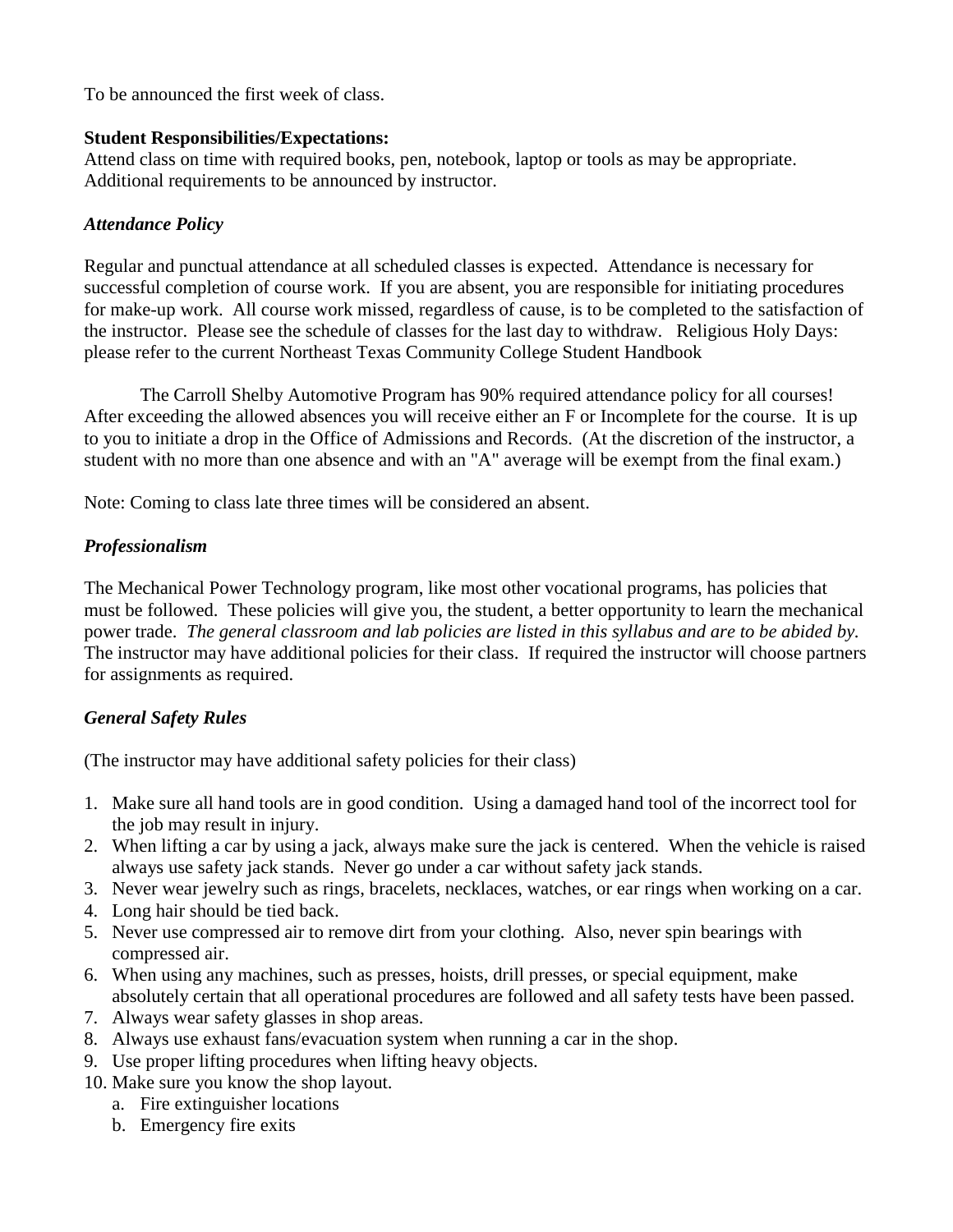- c. Eyewash station
- d. First-aid kit
- e. Fire blanket
- 11. Dispose of all hazardous waste in appropriate containers.
- 12. Horseplay physical or verbal is not allowed at any time. THINK BEFORE YOU ACT!
- 13. Report all injuries to the Instructor immediately.
- 14. Wear proper work clothes in the shop area. (See: Dress Code.)
- 15. Students are not permitted to use instructor's tools at any time.
- 16. Students are not permitted to enter any instructor's offices unless accompanied by an Automotive Technology faculty member. **NO EXCEPTIONS!**
- 17. Any personal emergencies will be handled through the switchboard and security.
- 18. Any printing must have the instructor's approval.

## *Good Housekeeping (Daily)*

- 1. Clean up all spills immediately.
- 2. Make sure all tools and toolboxes are returned to their proper place.
- 3. Store oily rags in proper containers.
- 4. Clean all tools before returning to tool room or assigned toolbox.
- 5. Sweep shop areas after each class.
- 6. Clean all equipment after use.
- 7. Keep benches clean and free of trash.
- 8. Make sure tools are in proper working order. Report any broken tools to the instructor immediately.
- 9. Do not leave creepers and tools on floors unless in use.
- 10. Empty shop garbage cans.

# *Vehicle Rules*

- 1. Do not sit on cars.
- 2. Do not sit in cars unless you need to be in the car.
- 3. When pushing cars always push from the back never from the side.
- 4. Always use floor mats and seat covers.
- 5. Always use fender covers when working under the hood.
- 6. When moving vehicle always make sure your hands, shoes and clothing are clean, in order to avoid getting the interior dirty.
- 7. Be sure to clean greasy handprints off fenders and hoods when work is completed.
- 8. Do not play car radios.
- 9. Do not write on dirty cars (i.e. Wash me )
- 10. Never ever mess with any car that comes into the shop.
- 11. Treat every vehicle better than you would treat your own.

## *Class Rules*

- 1. When asking questions please raise your hand and wait to be called on.
- 2. Sunglasses may not be worn in class.
- 3. No aggressive body contact.
- 4. No cheating. Do your own work. See Cheating Policy
- 5. Food, Drink & Gum are not allowed during the instructional periods.
- 6. Profanity is not allowed.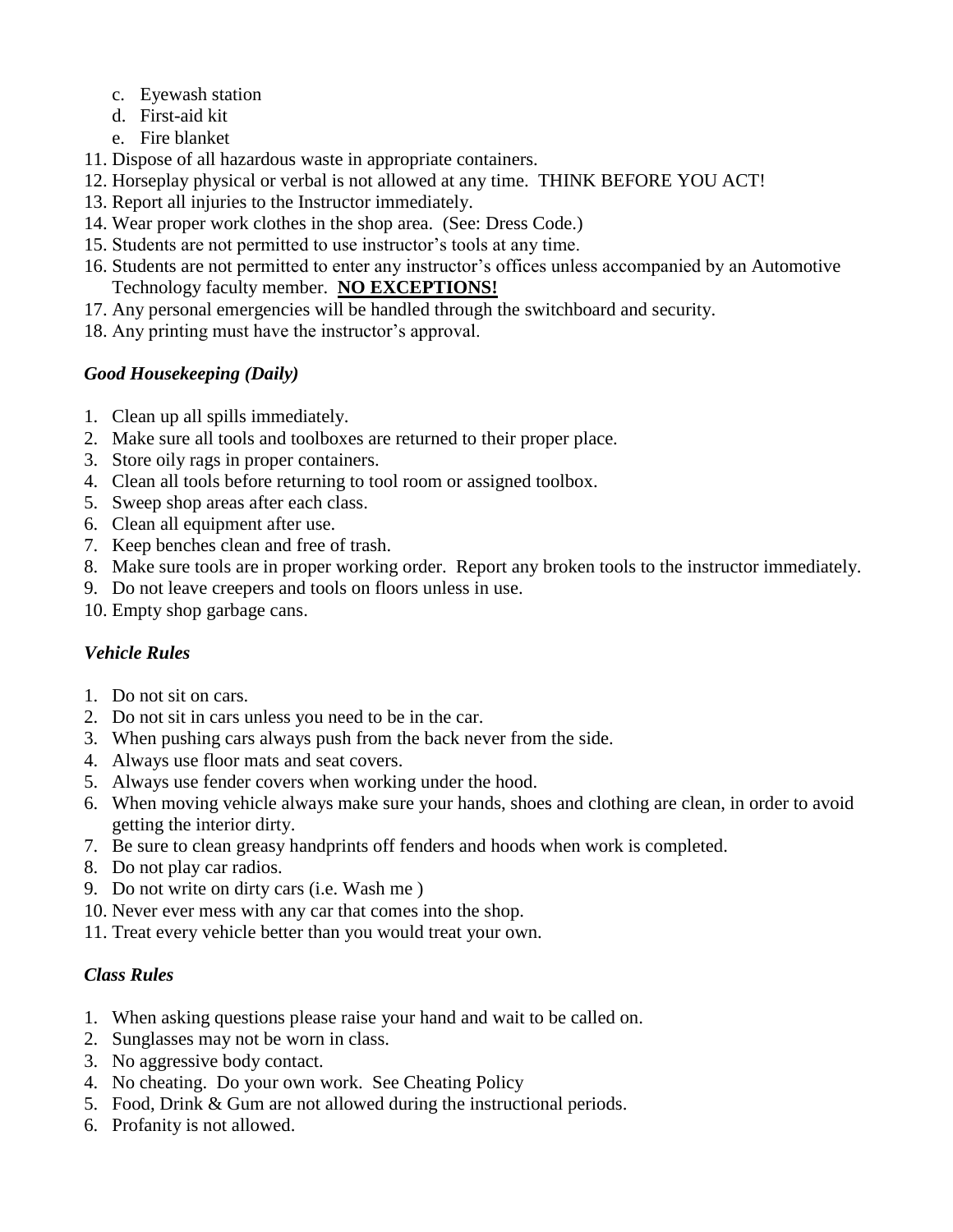- 7. All telephones, pagers and beepers are to be turned off before class and lab. If class is interrupted due to personal communication devices you will receive a 0 for the day.
- 8. The teacher is always right.
- 9. If the teacher is wrong refer to rule number 8.
- 10. If you have any problems ask to talk to the teacher in private and any problem can be worked out.
- 11. Smoking is allowed only in designated areas.
- 12. The Internet will be used only with the approval of the Mechanical Power Technology Faculty.

### *Live Work*

- 1. All live work is at the discretion of the instructor and department chair.
- 2. All live work must have training value to the student and be part of or consistent with the requirements of the course of study.
- 3. No live work will be allowed unless student has completed related tasks or units.
- 4. All vehicles must have a signed work request completed, approved and filed in the office before any work may begin.
- 5. A copy of the work request will be left on the vehicle's dash while the vehicle is in the shop.
- 6. Students and outside customers are responsible for paying for any materials used in the repair of vehicles.
- 7. The student working on a vehicle will be responsible for making a bill of materials to be approved by the instructor.
- 8. All property belonging to students or customers to be worked on is brought into the school and left in the school at the owner's risk.

## *Code of Ethics*

- 1. Treat people with respect.
- 2. Exhibit positive behavior.
- 3. Wear proper dress and exhibit a professional appearance.
- 4. Follow rules, regulations and policies as established.
- 5. Maintain regular attendance.
- 6. Assume responsibility for decisions and actions.
- 7. Demonstrate willingness to learn.
- 8. Practice time management.
- 9. Practice cost effectiveness.
- 10. Apply ethical reasoning.
- 11. Display initiative.
- 12. Display assertiveness.
- 13. Exhibit pride.
- 14. Exhibit the following characteristics:
	- a. Honesty
	- b. Reliability
	- c. Diligence
	- d. Enthusiasm
	- e. Cooperativeness
	- f. Loyalty

## *Dress Code*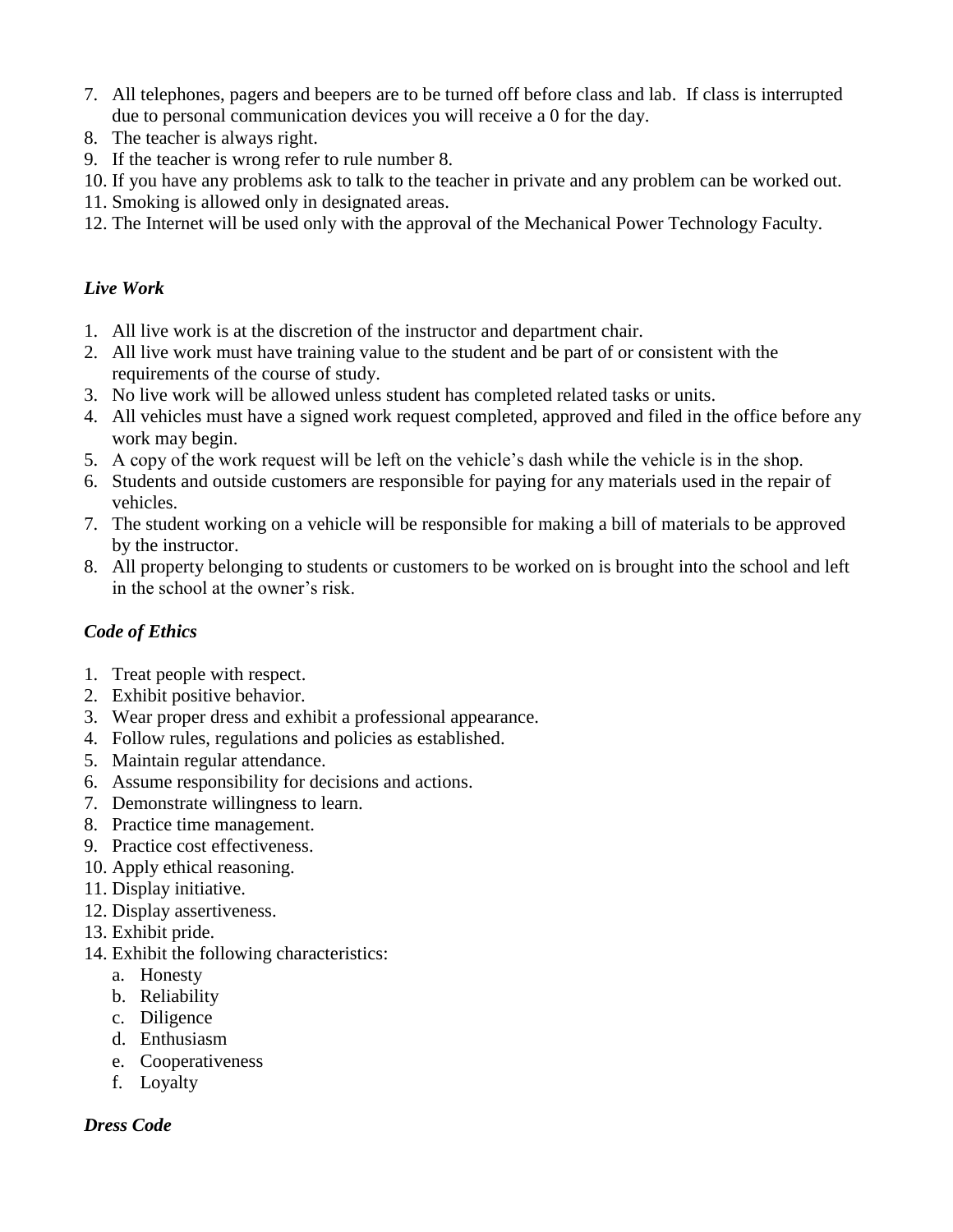It is important to present a professional image in the work place. Uniform shirts are to be light blue work shirts (short or long sleeves) and work pants are to be navy blue in color (example - Dickie brand) and five (5) pair are recommended (minimum requirement of three pair). These are not available at the Campus Bookstore but can be purchased at most retail stores (i.e., Wal-Mart, K-mart, Sears, JC Penney). If your employer furnishes uniform shirts, they may be worn in place of the school shirt. These shirts should be tucked in, clean and neat at all times. You must have an approved uniform by the twelfth day of class. If you do not, you will have 10 points deducted from your professionalism grade each class period the shirt is not worn. Shorts and sandals are not allowed. *Professional appearance is part of your grade and is reflected in your work ethics grade.*

### *Safety Glasses*

Safety glasses are required. Prescription glasses are okay if confirmed by a statement from your optometrist and are fitted with side shields. Bring this statement at the start of school.

#### *Driver's License*

Automotive students are required to have a valid driver's license. Without this students cannot drive vehicles to complete the required tasks. Students' are responsible for providing vehicles for many of the tasks they are required to complete.

### *Tools/Supplies*

In addition to the regular college expenses, students entering the automotive trades programs must possess hand tools. The cost of tools and a roll cab for the freshman year is expensive investment depending on brand and place of purchase. For the second year, the costs are considerably less. It is recommended that all tools and equipment be insured under the parents' or the student's homeowner's insurance. NTCC is not responsible for students' tools. Some of the required supply items that students accepted into the automotive service technician program need to furnish are not on the equipment lists. These items, such as welding rods, brake fluid, oils, etc., must be of a particular type and should not be purchased prior to arrival on campus. Again, after arriving on campus, students will receive information about the identification and purchase/attainment from individual course instructors at an approximate cost of \$150 for the school year. See required tool list.

### *Vehicles for Task Completion*

Students' are responsible for providing vehicles for many of the tasks they are required to complete. The school supplies certain lab units used in very specific tasks, but it is the student's responsibility to find the vehicles to complete their lab tasks. Student's may work on their own, family and friends vehicles, but remember that we are student and some projects take much more time than a professional shop. Also note that all outside work is at the discretion of the instructor. It is desirable, but not required to have a later (2000 or newer) model vehicle that can be left on campus to perform required occupational practices in labs. Students may exchange vehicles with other students when different years, makes, and models are necessary to complete tasks. It is not necessary that the vehicle be licensed or insured and there is parking provided for these vehicles.

### *Parts and Supplies*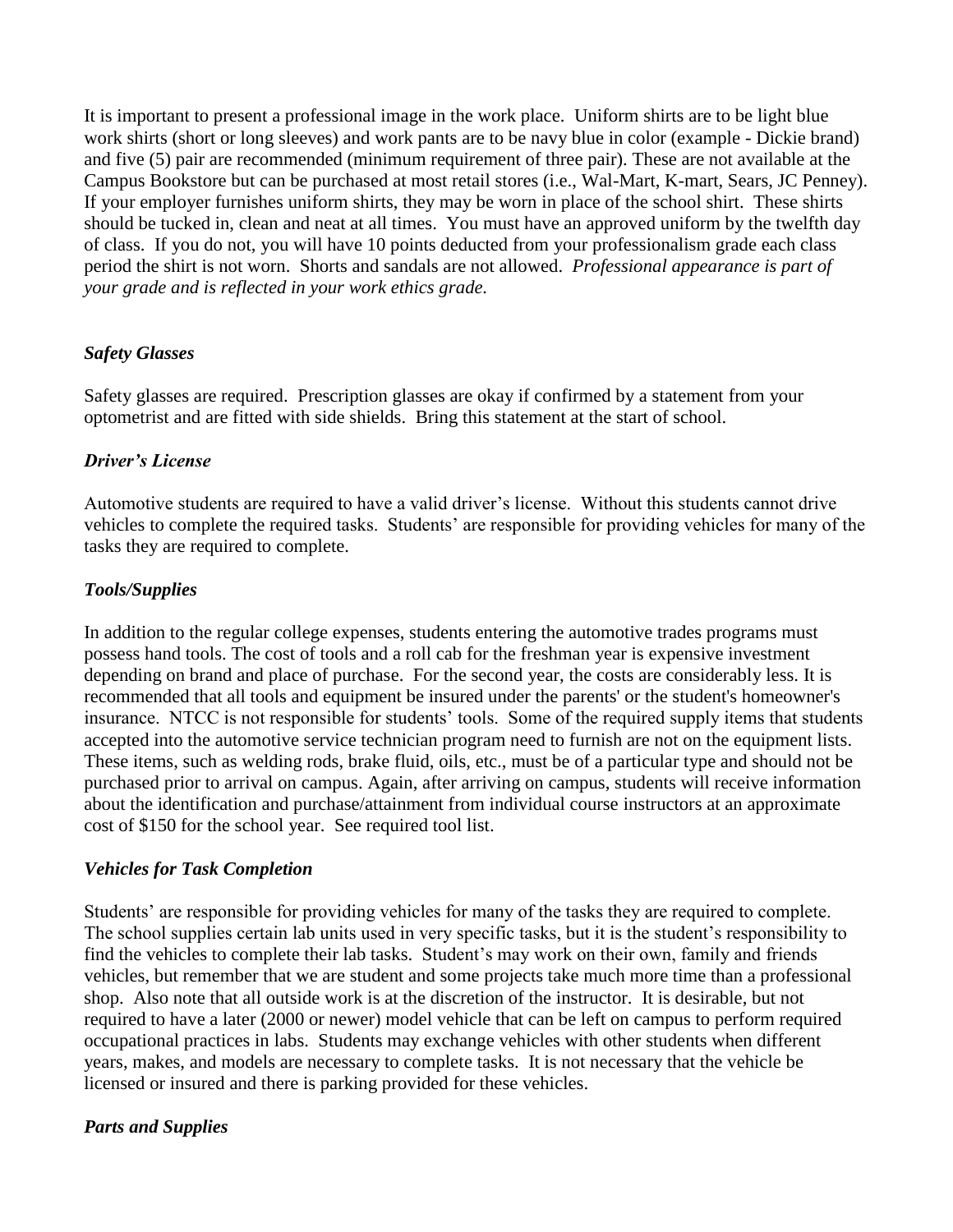The Mechanical Power Technology Dept. does not purchase parts for projects. The owner is responsible for acquiring all parts and supplies required for the repair. There will be a shop service charge of five dollars (\$5.00) on each repair order. This is to cover hazardous waste disposal and consumable materials.

#### **NTCC Academic Honesty Statement:**

"Students are expected to complete course work in an honest manner, using their intellects and resources designated as allowable by the course instructor. Students are responsible for addressing questions about allowable resources with the course instructor. NTCC upholds the highest standards of academic integrity. This course will follow the NTCC Academic Honesty policy stated in the Student Handbook."

#### **Academic Ethics:**

The college expects all students to engage in academic pursuits in a manner that is beyond reproach. Students are expected to maintain complete honesty and integrity in their academic pursuit. Academic dishonesty such as cheating, plagiarism, and collusion is unacceptable and may result in disciplinary action. Refer to the student handbook for more information on this subject.

#### **ADA Statement:**

It is the policy of NTCC to provide reasonable accommodations for qualified individuals who are students with disabilities. This College will adhere to all applicable federal, state, and local laws, regulations, and guidelines with respect to providing reasonable accommodations as required to afford equal educational opportunity. It is the student's responsibility to arrange an appointment with a College counselor to obtain a Request for Accommodations form. For more information, please refer to the NTCC Catalog or Student Handbook.

### **Family Educational Rights And Privacy Act** (**Ferpa**):

The Family Educational Rights and Privacy Act (FERPA) is a federal law that protects the privacy of student education records. The law applies to all schools that receive funds under an applicable program of the U.S. Department of Education. FERPA gives parents certain rights with respect to their children's educational records. These rights transfer to the student when he or she attends a school beyond the high school level. Students to whom the rights have transferred are considered "eligible students." In essence, a parent has no legal right to obtain information concerning the child's college records without the written consent of the student. In compliance with FERPA, information classified as "directory information" may be released to the general public without the written consent of the student unless the student makes a request in writing. Directory information is defined as: the student's name, permanent address and/or local address, telephone listing, dates of attendance, most recent previous education institution attended, other information including major, field of study, degrees, awards received, and participation in officially recognized activities/sports.

### **Other Course Policies:**

NOTICE: TO ALL SPRING 2015 SHELBY A/P 2ND YEAR STUDENTS RE: NEW POLICIES FOR THE 2015 SPRING SEMESTER ARE NOW IN FORCE. IN PART, THESE POLICIES REFLECT THE PROGRAM GOAL OF COMPLYING WITH AND ACHIEVING THE NTCC CODE OF ETHICS, WHILE ALSO ADDRESSING ADVISORY BOARD SUGGESTIONS IN PREPARING THE STUDENT FOR THE WORLD OF WORK.

1. EACH STUDENT SHALL DISPLAY INITIATIVE BY SERVING AS TOOL ROOM MANAGER A MINIMUM OF 2 WEEKS (10 DAYS) PER SEMESTER. THIS DUTY WILL COMMENCE AT 12:30 PM AND BE COMPLETED AT 5:30 PM ON THE VOLUNTEERED DAYS.

2. A STUDENT (CLASS LEADER) WILL BE SELECTED TO SERVE AS ACTING SHOP MANAGER FOR A PERIOD OF TIME TO BE NOT LESS THAN 4 WEEKS OF THE SEMESTER (FOR THE SAKE OF CONTINUITY).